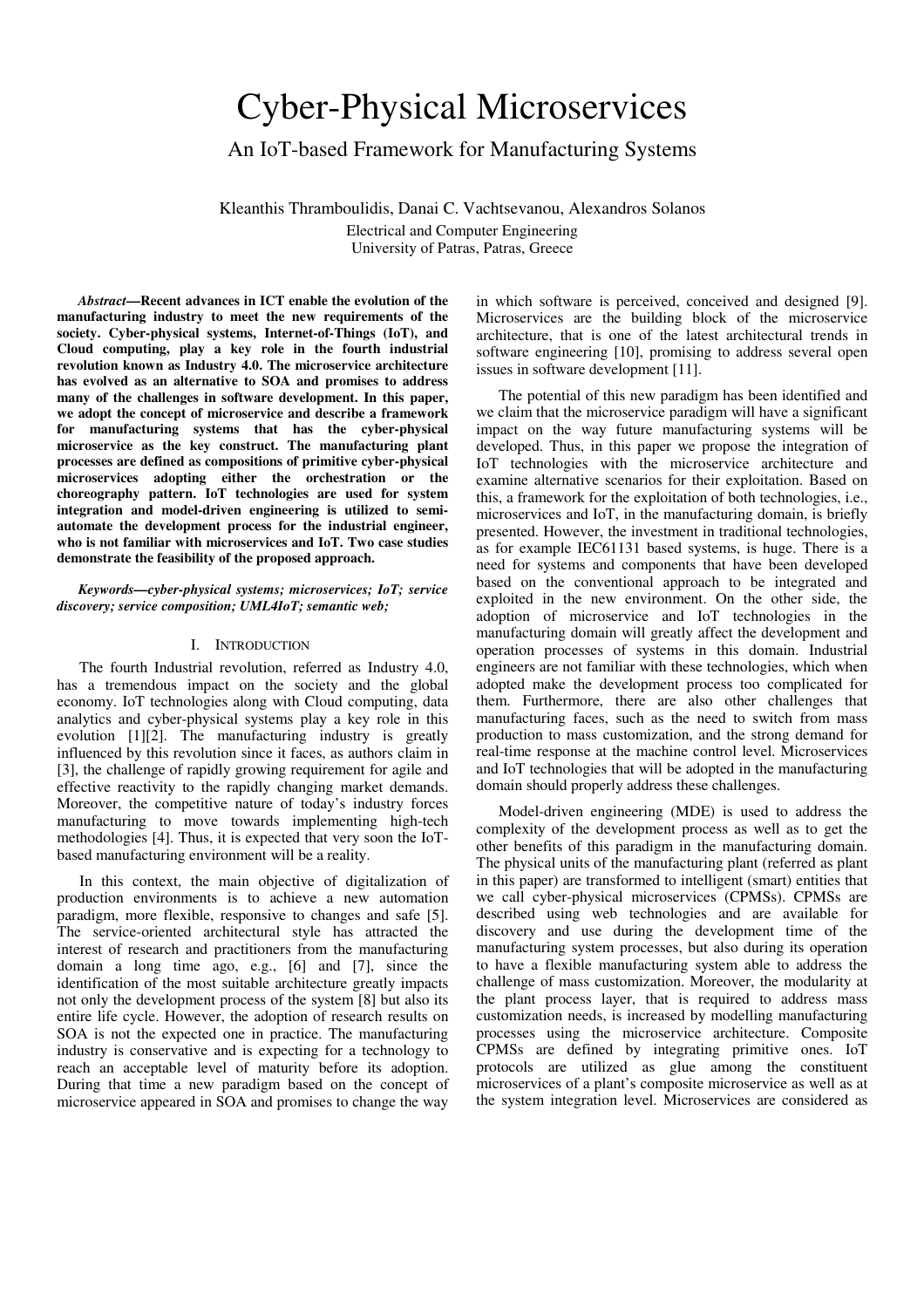resources in the manufacturing environment and the Resource Description Framework (RDF) [12] is utilized to have a machine-readable specification for the primitive but also for the composite ones that the plant offers. RDF is also used to capture the domain knowledge in terms of models and metamodels which enrich the framework.

The contribution of this paper is the description of a framework for the exploitation of the emerging microservice architecture in the domain of manufacturing systems. The framework utilizes model-driven engineering to semi automate the utilization of the microservice and IoT related technologies and handle the complexity introduced by these technologies in the engineering of manufacturing systems. The effects of the utilization of these technologies on the architecture of the manufacturing systems, as well as on development process are investigated and discussed. The rest of this paper is structured as follows: Section 2 presents background information and related work. The cyber-physical microservice is defined in Section 3. An implementation approach for the cyber-physical microservice is also presented. Section 4 describes the modeling of the plant process layer using the microservice paradigm and discusses description and discovery of CPMSs as key issues in the modeling of the plant. The paper is concluded in the last section.

#### II. BACKGROUND AND RELATED WORK

As authors argue in [13], traditional manufacturing systems are slow in responding to market or supply chain changes and this is mainly due to the fact that they are based on the 5-layer architecture (ISA-95 model). The adoption of recent ICT into the Manufacturing domain will enable real-time response to changes in the factory, the supply chain and customers' needs [13]. To address these requirements, as well as the challenge of integration of the three different disciplines in CPSs [14], we have adopted in this work the architecture shown in Fig. 1. This architecture is based on the adoption of concepts from the cyber-physical and IoT domains [15] and is adapted to the microservices architecture. Our architecture is different from the 5-layer architecture proposed in [4] mainly due to the different understanding of the term cyber-physical. We consider as cyber-physical the lower level of the 5-layer architecture, i.e., the *Smart Connection Level*, that captures the tight integration of the physical with the cyber world. The 5 layer architecture defines the third layer as *Cyber Level*.

Research on Cyber-physical systems plays a key role in the evolution of manufacturing systems. CPSs, which are the essential part for the future internet of things [16], are expected to have a significant impact on the way manufacturing systems are developed and operate. A great number of standards attempt to define a common language and the basic concepts regarding the exploitation of CPS research in manufacturing systems. Authors in [17] present a critical evaluation of international standards with the intention to help academic scholars and industry practitioners to manage challenges that should be addressed in the fourth revolution of manufacturing systems. In [18] authors describe a manufacturing platform that utilizes Internet of Things, cloud computing, big data analytics, cyber-physical systems, and prediction technologies and claim that its application to the production process in the semiconductor domain is promising to achieve the goal of zero defect. Authors adopt RESTful services for horizontal and vertical integration of system components.



Fig. 1. The Manufacturing system architecture based on Cyber-Physical Microservices.

In [13] authors describe a framework for modeling of cyber-physical manufacturing systems utilizing SOA and web technologies. The framework supports, as authors claim, automatic service discovery, identification and orchestration and utilizes web service integration based on semantics. The framework is adapted to the requirements and constraints of OPC UA (https://opcfoundation.org/about/opc-technologies /opc-ua/). Our work has many similarities with the work in [13] but, a) it introduces the concept of modularity based on cyberphysical microservices, b) uses IoT technologies for the integration of functionalities, and, c) utilizes MDE to automate the development, commissioning and operational phases, to mention the most significant differences.

Modern manufacturing systems should be able to scale and evolve over time to satisfy the changing requirements of the market adopting innovative technologies and designs. The microservice architecture style has emerged and gained a lot of popularity in the industry in recent years. In [19] authors present a prototype platform that supports multiple concurrent applications for smart buildings. The proposed platform utilizes advanced sensor network in a distributed microservices architecture. Authors claim that the use of microservices results to a platform that promises strong scalability, reliability, and ease of evolution regarding hardware resources and finally direct utilization of the immense power of external services available on the Internet. In [20], authors describe an IoT platform for smart city that utilizes the microservices architecture style. A survey of commercial frameworks for the IoT can be found in [21].

The microservice architectural style has been recently adopted by various large companies and is becoming popular since in some cases it appears as the only feasible solution for reducing the growing complexity of systems [8]. A microservice (MS) is defined as a cohesive, independent process interacting via messages [9]. A microservice focuses on a single aspect [33] and can be reused, orchestrated, and aggregated with others [9]. MSs bring simplicity in components management, reduce development and maintenance costs, and support distributed deployments [19]. These characteristics make microservices a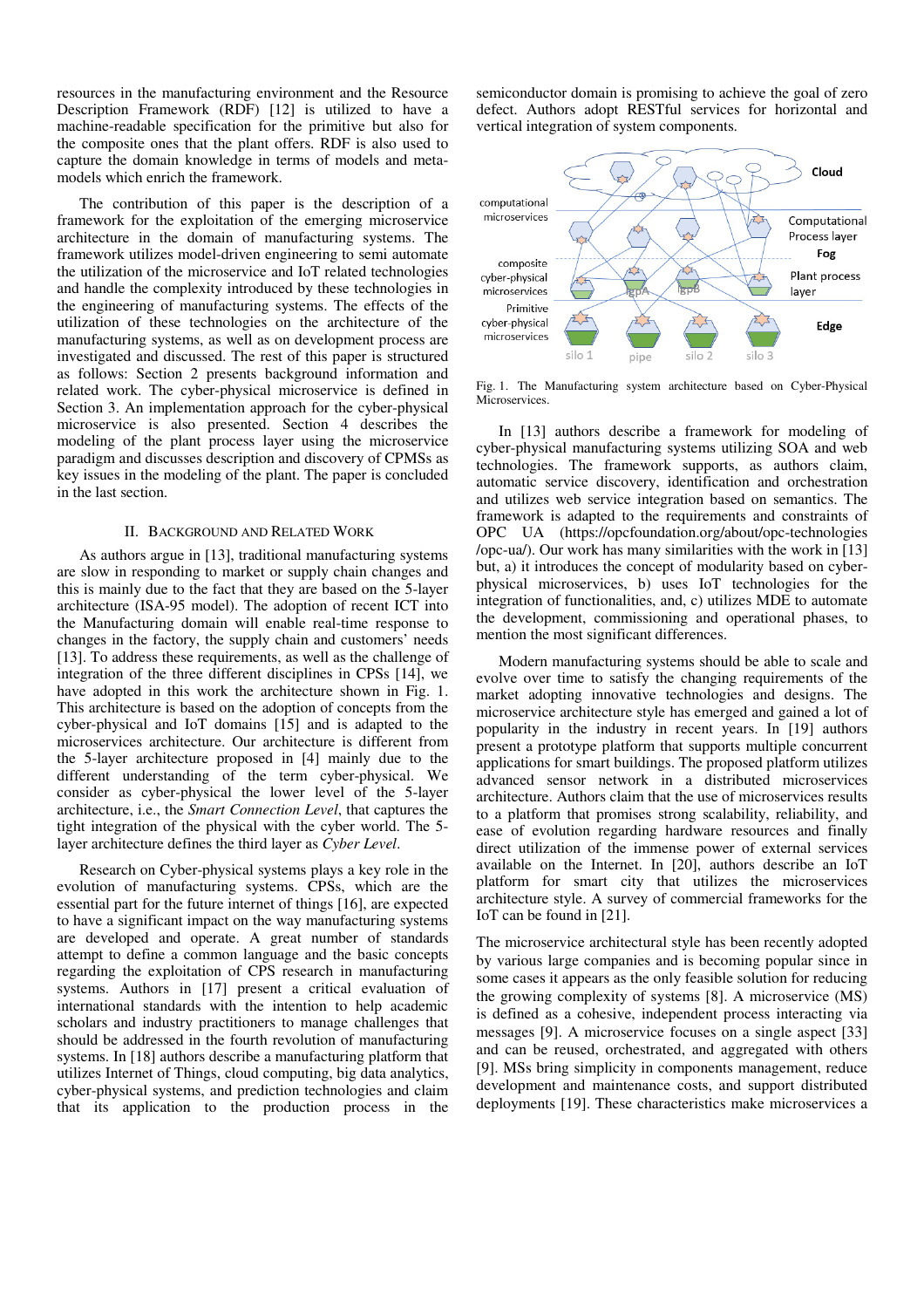promising technology for manufacturing systems. As authors claim in [22], benefits of this technology include among others, increase in agility, developer productivity, resilience, scalability, reliability, maintainability, separation of concerns, and ease of deployment. The results of an empirical study conducted by authors in [8] identify maintenance, scalability, delegation of responsibilities to independent teams, and a better support for DevOps, as main motivations for migrating to microservices. Authors in [20] present their experience regarding benefits of microservices compared to the traditional SOA approaches.

Microservices have already attracted the interest of the research community in the domain of manufacturing systems. Authors in [5] utilize microservices for the construction of a framework to facilitate the integration of simulations into the digital factory. Authors claim that they plan to extend their framework by including other more IoT-friendly protocols like XMPP and MQTT, to facilitate the integration with legacy or heterogeneous solutions. Our work utilizes LwM2M that is implemented over CoAP. The MQTT based implementation of LwM2M allows our approach to also utilize MQTT.

Authors in [23] utilize microservices to propose a collaborative Industry 4.0 platform that enables IoT-based realtime monitoring, optimization and negotiation in manufacturing supply chains. They claim that microservices provide better scalability, better agility and continuous delivery and facilitate new levels of customization, security, workload changes, simplify validation and testing. As service communication they utilize HTTP or the Apache Kafka messaging service. We use in our platform the OMA LwM2M that has several advantages compared to HTTP regarding the manufacturing environment, since our platform considers also the shop floor units and their integration. Instead, in [23] a specific component, the IoT component, is proposed to support communication among IoT devices and the microservices of the proposed platform using MQTT.

An infrastructure for automated deployment of microservices for monitoring purposes is presented in [24]. The author adopts the container-based approach, instead of the hypervisor-based one, and claims that the microservice approach is a promising design paradigm that is tightly bound to the container technology. Authors in [25] utilize microservices to design and implement a dynamic orchestrator in a cloud-based computing environment. The proposed orchestration framework automates the dynamic adjustment of applications to the up and down scalability of cloud resources. This work can be transformed and adapted to our framework to address mass customization needs.

To the best of our knowledge there is no other work that a) adopts and examines the microservice paradigm in the shop floor level of manufacturing systems, and b) considers the CPMS as the key construct of manufacturing systems and IoT as a glue for the integration of CPMSs.

#### III. CYBER-PHYSICAL MICROSERVICES

The proposed framework is based on our previous work [26], which utilizes Model Integrated Mechatronics (MIM) in the domain of manufacturing cyber-physical systems. In this transition from mechatronic systems to CPSs we have considered CPSs as extension of mechatronic systems. Arguments on this view can be found in [27]. Two case studies, the liqueur plant [28] and the Gregor chair assembly system [29] are under development and investigation based on the cyber-physical microservice approach.

#### *A. Microservice-based development of manufacturing CPS*

In this work we adopt the microservice paradigm and define the cyber-physical microservice as the key construct of the cyber-physical system. As shown in Fig. 2, the manufacturing cyber-physical system is defined in the cyberphysical microservice layer as a composition of well-defined CPMSs, which are either primitive or composite. A primitive CPMS (PCPMS) is composed by the PCPMS developer who is tightly integrating mechanics, electronics and software with the objective to realize specific functionalities that the PCPMS would offer to its environment. A PCPMS has also, along with its software interfaces, well defined electronic and mechanical interfaces, which differentiates it from traditional microservices of the software domain. All these interfaces are defined using the SysML construct of provided and required interface [26]. AutomationML can also be used for this purpose. The identification and definition of CPMSs for a domain, e.g., assembly systems, and a specific application is a great challenge. It requires very good knowledge of the domain, so as to properly capture a) the domain knowledge into domain MSs, and b) the application knowledge into application MSs.



Fig. 2. A microservice and IoT-compliant architecture for Cyber-Physical manufacturing systems.

#### *B. Primitive and Composite cyber-physical microservice*

A CPMS implements its functionality by a close integration of physical and cyber artefacts. It offers a specific and narrowly defined physical functionality, such as heat and mix, enriched by cyber artifacts and is deployed on the plant platform as an independent service but within the context defined by the constraints imposed by its mechanical part. We discriminate microservices into primitive and composite microservices, as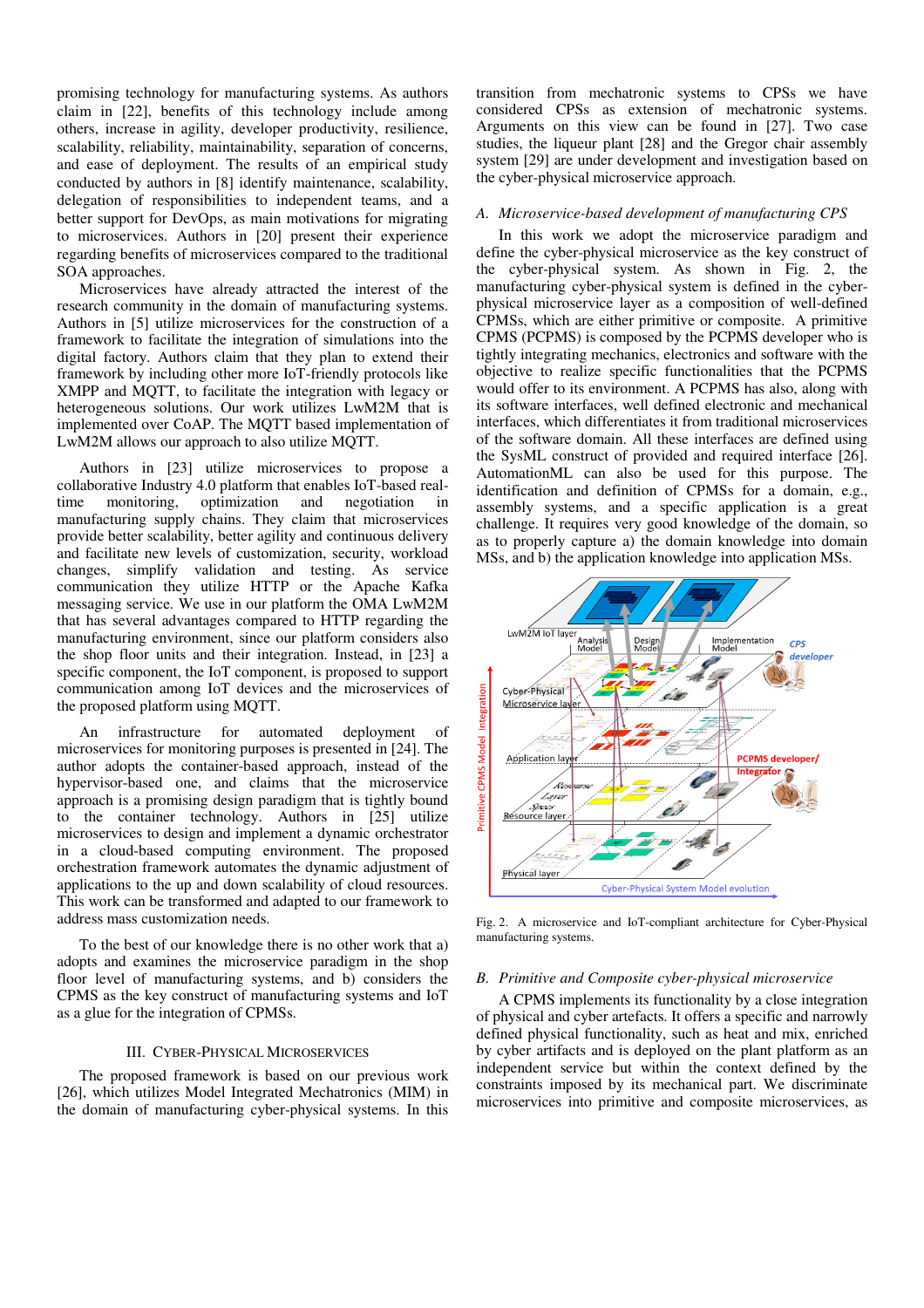shown in fig. 3, which captures part of the UML4IoT profile [15] that has been extended to support the CPMS paradigm. CPMSs interact with their environment through well-defined ports (*CPMSPort*) that are characterized by their provided (*itsProvidedIf*) and required (*itsRequiredIf*) interfaces.



Fig. 3. Part of the UML4IoT profile that catpures Cyber-physical Microservices.

*Primitive cyber-physical microservice* is the microservice that encapsulates a physical artefact by adding intelligence on it and transforming it to a smart entity that is able to either process, or transport, or store energy, material, parts, subproducts and products. Typical examples of PCPMSs are the smart silo and smart pipe of the Liqueur Plant case study and the three Robot arms and the two workbenches of the Gregor chair case study. PCPMSs operate on physical objects, e.g., assembly parts, and transform their state. A PCPMS (*PrimitiveCPMS*) has its own dedicated mechanical part (*MechanicalUnit*), that is completely under its control. However, the developer may define specific parameters of the physical part to be readable from the environment. This is supported by the provided interface of the CPMS (*itsProvidedIf*). Required interfaces (*itsRequiredIf*) capture the dependencies among MSs. Microservice Interfaces can be implemented by the Interface construct of OO IEC 61131 [30], which is supported by commercial tools, e.g., CoDeSys 3. PCPMSs are implemented as real world entities which we call Industrial Automation Things (IATs). An IAT, which is an edge node, may implement more than one CPMS, as is the case of the processing unit IAT of the Festo MPS system [31], which hosts three CPMSs, the rotating disk, the drilling machine and the checking machine CPMSs.

*Composite cyber-physical microservice* is the microservice that offers its functionality by utilizing (directly or indirectly) the functionality of at least one PCPMS. Composite CPMSs implement functionality for either processing, and/or transporting, and/or storing material, parts, sub-products and products. The operation of composite cyber-physical MSs depends on the availability of the utilized primitive cyberphysical MSs with which it is coupled in time, that is another differentiation from software microservices. Typical example of CCPMSs are plant processes as for example the liqueur generation processes of the Liqueur Plant case study.

 The effective exploitation of the microservice concept and containers at the field device level, where real-time constraints should be met, is a great challenge for the researchers of the industrial automation domain, since existing microservice containers, such as Kubernetes (https://kubernetes.io/) or Docker [32], introduce high latency in integration. To this direction, frameworks for the embedded domain and automotive systems are soon expected [33]. Support from these frameworks to low latency communication mechanisms, such as the operating system's IPC transports, should provide a solution to this problem in case of MS integration in the same node. These frameworks will allow the modeling of smart objects such as silo and robot arms as CCPMSs by utilizing the concept of microservice at the field device level. In this case drivers of the various parts of a mechanical unit, e.g., valve, heater, mixer, of the silo unit, will be modeled as PCPMSs resulting to a more flexible smart object implementation. The orchestration inter-service interaction pattern is utilized for the construction of the controller as a composite cyber-physical microservice.

#### *C. Microservice orchestration overhead*

Microservices interact via messages. In our prototype implementation the LwM2M IoT protocol is adopted for the interaction of microservices. Both the choreography and the orchestration pattern can be used for the integration of microservices. A classical example of the use of the orchestration pattern that resembles to the centralized control approach is the modeling of a plant process such as the liqueur generation process. A classical example of the choreography patterns, that resembles to the distributed control approach, is the implementation of the assembly process in the Gregor chair case study.

As an indication of the performance overhead that is introduced by the different integration mechanisms for microservices, Table I presents performance measurements expressed in ms, regarding the latency introduced by communication mechanisms adopted in various levels of microservice integration. An interesting study of the performance of HTTP compared with the one of Modbus is given in [34]. Authors argue that HTTP can be considered as a worth evaluating alternative for soft real-time networked control systems. It should be noted that CoAP, which is used in this framework, is based on UDP and thus eliminates the overhead introduced by HTTP and Modbus TCP which are based on TCP. Table I captures the round-trip time for the Execute operation of the LwM2M, with all its data to be based on 1000 measurements for each configuration scenario. The basic two node configuration scenario  $(2N)$  is composed of: a) the plant process composite CPMS (liqueur generation process type A - lgpA) that was deployed on a fog node, i.e., an Intel i5-4590 CPU running at 3.3 GHz and 8 GB of DDR3 RAM, running Ubuntu 16.10 64-bit OS and Node.js v6.11.1, and b) the smart silo IAT controller implemented as primitive CPMS using Node.js as runtime platform and deployed on an edge node, i.e., a Raspberry Pi 3 Model B connected to a router. Node.js is single threaded so it perfectly matches with the scan cycle model used in manufacturing. Node.RED (https://nodered.org/) was used for a user-friendly specification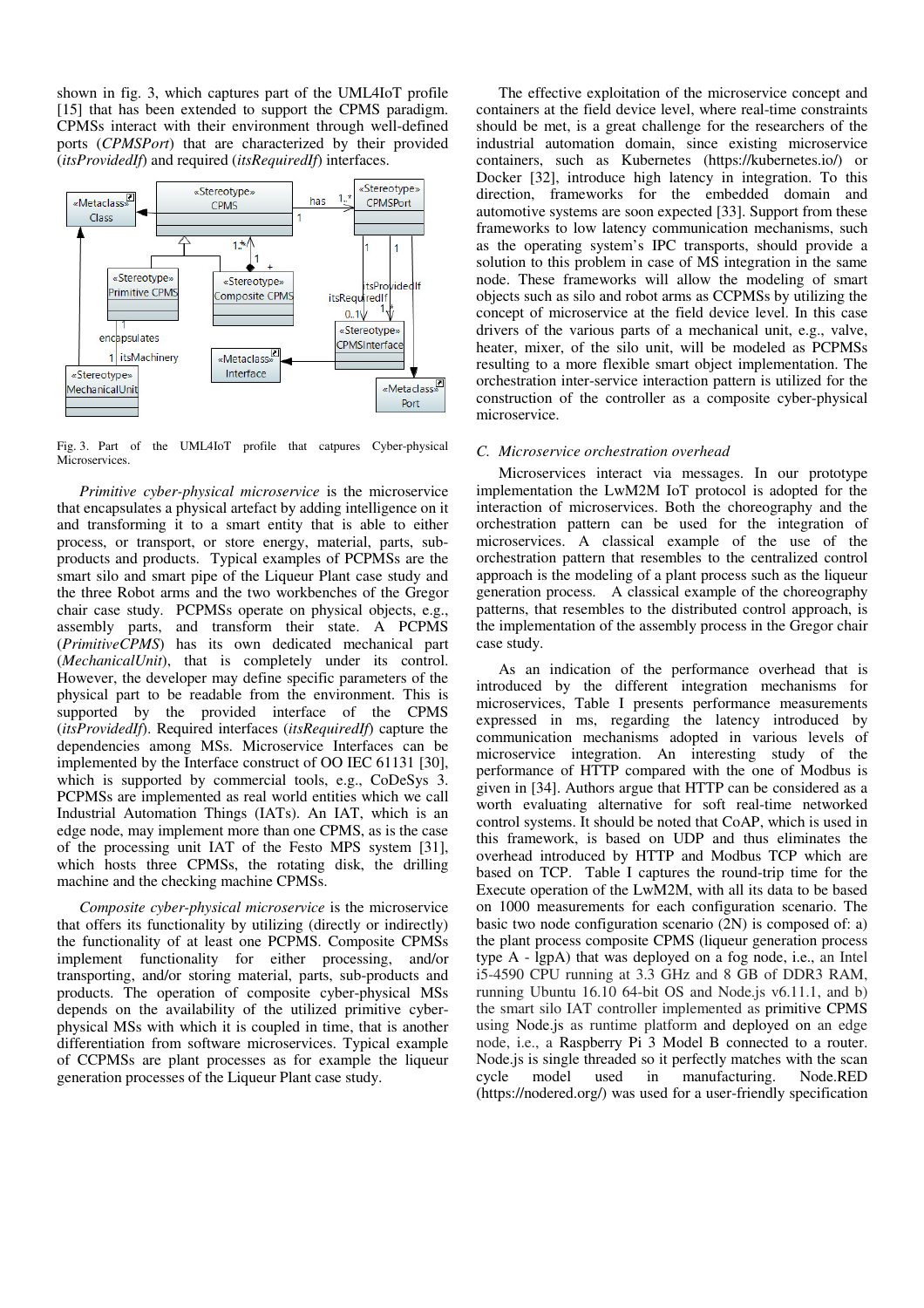of the composite CPMS, following a process-driven approach [15].

TABLE I. LATENCY IN CYBER-PHYSICAL MICROSERVICE INTEGRATION

|       | <b>IPC</b> |              | <b>Network Communication</b> |       |         |      |                    |       |       |         |  |
|-------|------------|--------------|------------------------------|-------|---------|------|--------------------|-------|-------|---------|--|
|       | Unix       | <b>Pipes</b> | LwM2m                        |       | amgp    |      | <b>UDP Sockets</b> |       |       |         |  |
|       | socket     |              | 1N                           | 2N    | $2N+DC$ | 2N   | $2N+DC$            | 1N    | 2N    | $2N+DC$ |  |
| avg   | 0.21       | 0.28         | 8.74                         | 4.9   | 5.05    | 2.17 | 2.2                | 0.54  | 0.5   | 0.69    |  |
| min   | 0.10       | 0.08         | 3.52                         | 2.01  | 2.1     | 0.97 | 1.11               | 0.2   | 0.28  | 0.37    |  |
| max   | 23.23      | 9.34         | 138.6                        | 91.16 | 89.19   | 71.5 | 67.8               | 38.86 | 21.01 | 32.66   |  |
| stdev | 0.82       | 0.78         | 7.72                         | 5.4   | 4.99    | 2.6  | 2.73               | 1.34  |       | 1.41    |  |

Unix domain sockets and pipes were utilized for the integration of microservices on the same node, as is the case of implementing the smart silo IAT controller as a CCPMS, while LwM2M, advanced message queuing protocol (amqp) (https://www. amqp.org/) and UDP sockets are used as network communication mechanisms. The table also captures the overhead introduced by the network communication mechanism in the case that both client (smartSilo) and server (lgpA) microservices are deployed on the edge node (1N). In this case, the RPi, introduces significant performance overhead regarding the execution of the protocol stack of the process side. That is why the round trip for the one node (1N) scenario is higher than the two nodes (2N) one. Moreover, the difference is higher for the lwM2M and amqp compared to UDP as it is expected. The corresponding measurements for lwM2M for the 1N scenario using as node the fog node present an avg. 1.77 ms with min. 0.52 and max. 17.7 ms.

LwM2M appears to introduce a higher latency compared to amqp, even though it is based on UDP while the latter is based on TCP. Our estimation is that the node.js support for LwM2M is not optimized since the corresponding java LwM2M implementation for the client MS presents much better latency in its integration with a node.js server MS. (avg: 3.34, min: 1.88, max: 49.14, stdev:2.81). To have a measure of 1.88, max:  $49.14$ , stdev:  $2.81$ ). comparison for the overhead that the various MS integration mechanisms introduce, we note that the function call overhead is in the range of a few nanoseconds (ns). This is a convincing argument for avoiding the use of microservices at very low level of functionality, such as function blocks or even operations, such as heat and mix in the case of smart silo. Table I captures also, in columns indicated as 2N+DC, the overhead introduced by the use of the Docker container. These measurements are for a 2N scenario where Docker 17.05.0-ce (build 89658be) is used as container at the fog node. Our proposal is to avoid the use of microservices and microservice containers, such as Kubernetes or Docker, for the development of the software part of the primitive CPMS since this introduces a high latency in integration. Instead cyber-physical components of the industrial system, i.e., primitive CPMSs, such as smartSilo, can be implemented using traditional well proven technologies and expose their functionality as microservices using IoT technologies, as presented in [35].

# *D. The CPMS Architecture*

For a traditional plant machinery of the manufacturing domain to be integrated into the microservice and IoT-based manufacturing environment, it should be transformed into a CPMS that provides a RESTful interface. We have adopted the

OMA LwM2M application layer protocol, which is implemented on top of CoAP, (an MQTT based implementation also exists) to provide an IoT-compliant interface for the CPMS, as shown in figure 4. A crucial aspect for the success of the IoT is the interoperability challenge [36]. Microservices will be developed by different vendors with different data models and interfaces and this heterogeneity should be resolved for succesfull IoT realizations [16]. Authors in [3] present a layer to obtain interoperability between the physical and cyber layers of industrial CPSs. They position the controller in the physical layer of the CPS, considering in this way our cyber-physical microservice as belonging to the physical layer of the CPS. We adopt IPSO objects to address interoperability requirements among different microservices. However, since it is not expected to have a convergence on a single IoT communication protocol as claimed in [36], protocol translators will provide a solution to address interoperability requirements with non-IPSO compliant systems.



Fig. 4. Architecture of the IoT-compliant cyber-physical microservice.

The IoTwrapper is the software layer that transforms the legacy interface of the cyber part of the plant machinery to an IoT-compliant one. It transforms the conventional plant machinery to an IoT-compliant microservice. We found the adaptation process too complicated for the Industrial Engineer and this was the motivation to use MDE to automate its construction. For the specification of the IoT-compliant interface of the CP microservice, the LwM2M provides an object model that is based on the concept of Resource. This model focusses only on the modelling of the interface. On the other side, the traditional cyber-physical component, whose part is the plant machinery, has been specified with an object model that also specifies its interfaces. UML and SysML, the de-facto standards for software and system engineering, are commonly used for such specification. Thus, we have two models; one focuses only on the IoT-compliant interface description, and the other on the modeling of the whole cyberphysical MS including its interface, which cannot however be specified in an IoT-compliant way.

To address the above problem, we have defined the IoT layer on top of the cyber-physical MS layer of the extended MIM Architecture, as shown in Fig. 2. For the definition of the modeling space of this layer the basic constructs of the LwM2M object model were formalized using UML as shown in Fig. 5, that captures the LwM2M communication protocol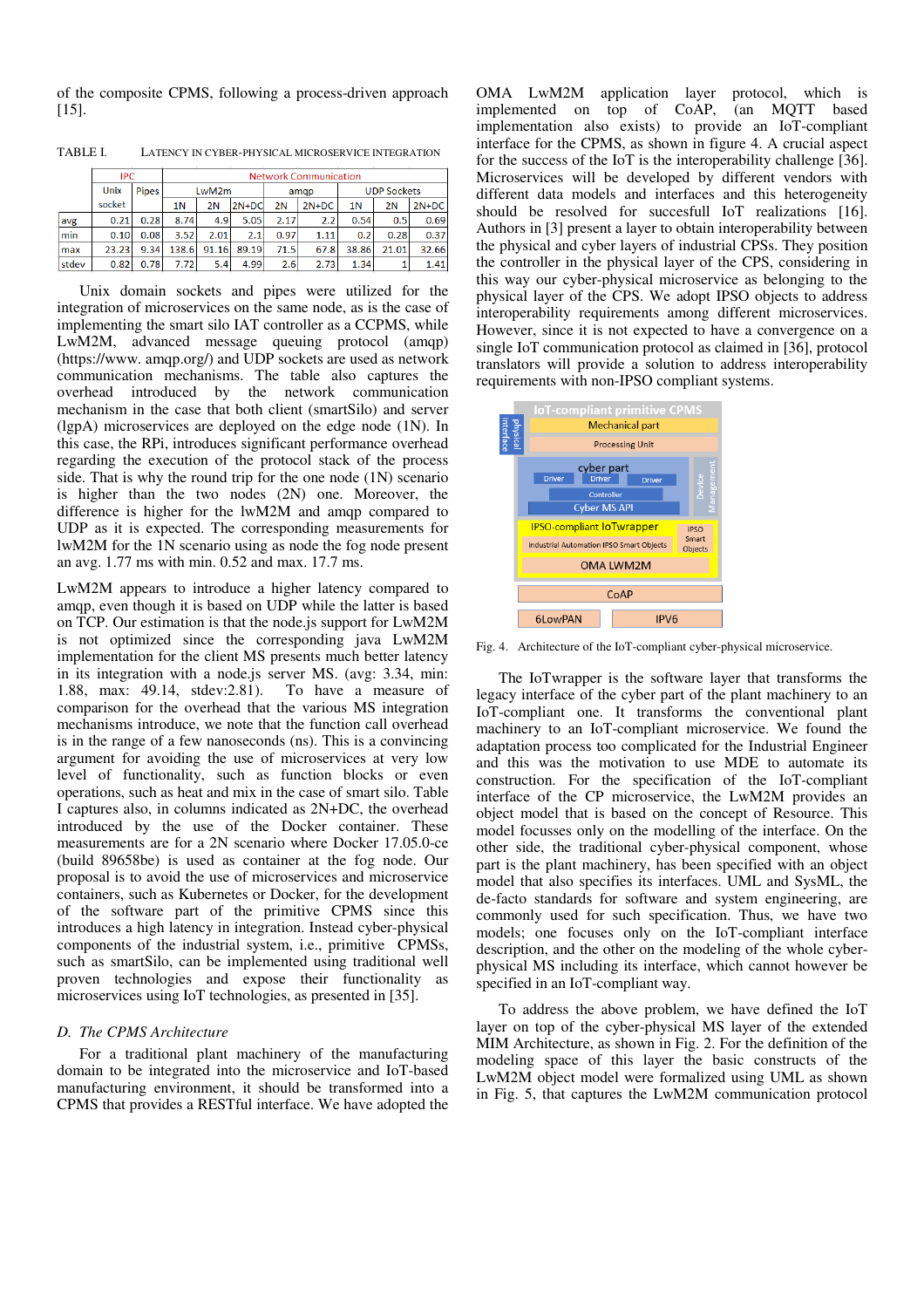interface. In this way projecting the cyber-physical MS layer model of cyber-physical manufacturing system to the IoT layer (Fig.2) we get the IoT compliant interface for the cyberphysical microservices of the system, as well as, for the system as a whole. UML was adopted as base for the transformation process between the two layers, and the UML4IoT profile was extended to implement this projection.



Fig. 5. Model of the LwM2M communication protocol interface adopted at the IoT layer of architecture of the cyber-physical manufacturing system.

# IV. THE PLANT PROCESS AS MICROSERVICE

Plant processes can be defined adopting the choreography or the orchestration pattern. We have applied the choreography pattern for the Gregor chair assembly system case study to define the assembly processes and the orchestration pattern for the Liqueur Plant case study. Plant processes, such as the liqueur generation processes of various types, e.g., lgpA and lgpB of the Liqueur Plant case study [28], utilize directly or indirectly functionality provided by primitive CPMSs as well as computational MSs, to provide a higher layer functionality required at the process level of the plant, as shown in Fig. 1. Thus, plant processes are realized as composite CPMCs. Chunks of functionality at the plant process layer that involve more than one CPMS are also modeled as CPMSs to have a modular and flexible process layer implementation. The CPMS *transfer liquid from source silo to destination silo* is a classic example of a composite CPMS.

A plant process is specified as an orchestration of functionalities offered by plant units, thus, the corresponding CCPMS that realizes the plant process is defined as orchestration of CPMSs. Several notations are used for service orchestration with the goal to be usually twofold, flexibility and responsiveness. Flexibility, which is a highly desirable feature in smart factories [37], means to adapt to changing requirements in production, and responsiveness to respond to the physical plant stimulus meeting the deadlines that the plant units impose. The objective of the proposed approach is to fulfill both requirements. Responsiveness is addressed at the primitive CPMS level by encapsulating the mechanical unit control and coordination logic in the MS level, i.e., in the PCPMS, close to the physical plant unit. Flexibility is achieved by several means. As a first step, plant processes are implemented as dynamically deployable MSs, which are executed in a MS container that supports run-time reconfiguration, e.g., OSGi [15]. Moreover, plant processes may be defined without any reference to specific services provided by the plant. This allows a plant process, i.e., a composite CPMS, to dynamically acquire at deployment and even at run-time, the available CPMSs, which are required to fulfill its goals, i.e., its requested service specs.

Based on this scenario, the plant process developer defines the plant independent model (PIM) for the process, i.e., they specify the process in a plant independent manner. PIM specifies the operations that should be performed without using specific operations that depend on the plant configuration. For example, operations such as fill, empty and transfer, for the case of liqueur plant, have to do with the plant configuration and are not included in the PIM model. These operations will be inserted in the model in the next phase when the PIM will be transformed to a plant specific model (PSM), i.e., during the time a requested service spec of the PIM is resolved to a specific provided service, an action that customizes the PIM to the specific configuration of the plant. If, for example, the requested heating service spec is not supported on the current silo, its content should be transferred to the silo that provides this service, an action that transforms the PIM to PSM.

### *A. PIM to PSM transformation*

The transformation of the PIM to PSM can be performed manually by the control engineer or may be automated by the framework. The framework supports this operation through a service discovery mechanism. This mechanism can be utilized either for a static assignment of provided services or a more flexible dynamic one. In the case of dynamic assignment of services, the system will check for the availability of primitive CPMSs providing the physical operations and satisfying the requested service specs and the prerequisites of using them. Then, it will instantiate the process MS reserving the required CPMSs. An alternative is for the system to postpone the reservation of resources up to the time they are required. This functionality of the framework supports a better use of the plant's resources and allows a more flexible process implementation. The MS description is a prerequisite for the realization of the PIM to PSM transformation.

### *B. Cyber-physical MS description and discovery*

A primitive cyber-physical MS, such as the SmartSilo, has several exposed resources provided as services, as for example heat and mix. These services will be utilized for the realization of composite cyber-physical MSs, as for example the *transfer liquid from source silo to destination silo*. Moreover, for the framework to support service discovery during the development time but also during run-time an efficient description is required for the MS and the operations that the MS implements. We have complemented the IPSO smart objects by RESTdesc descriptions of the offered plant operations and the MSs' states. RESTdesc is a machineinterpretable functional service description format for REST APIs [38] that exploits HTTP vocabulary and Notation3 (https://www.w3.org/TeamSubmission/n3/) to enable the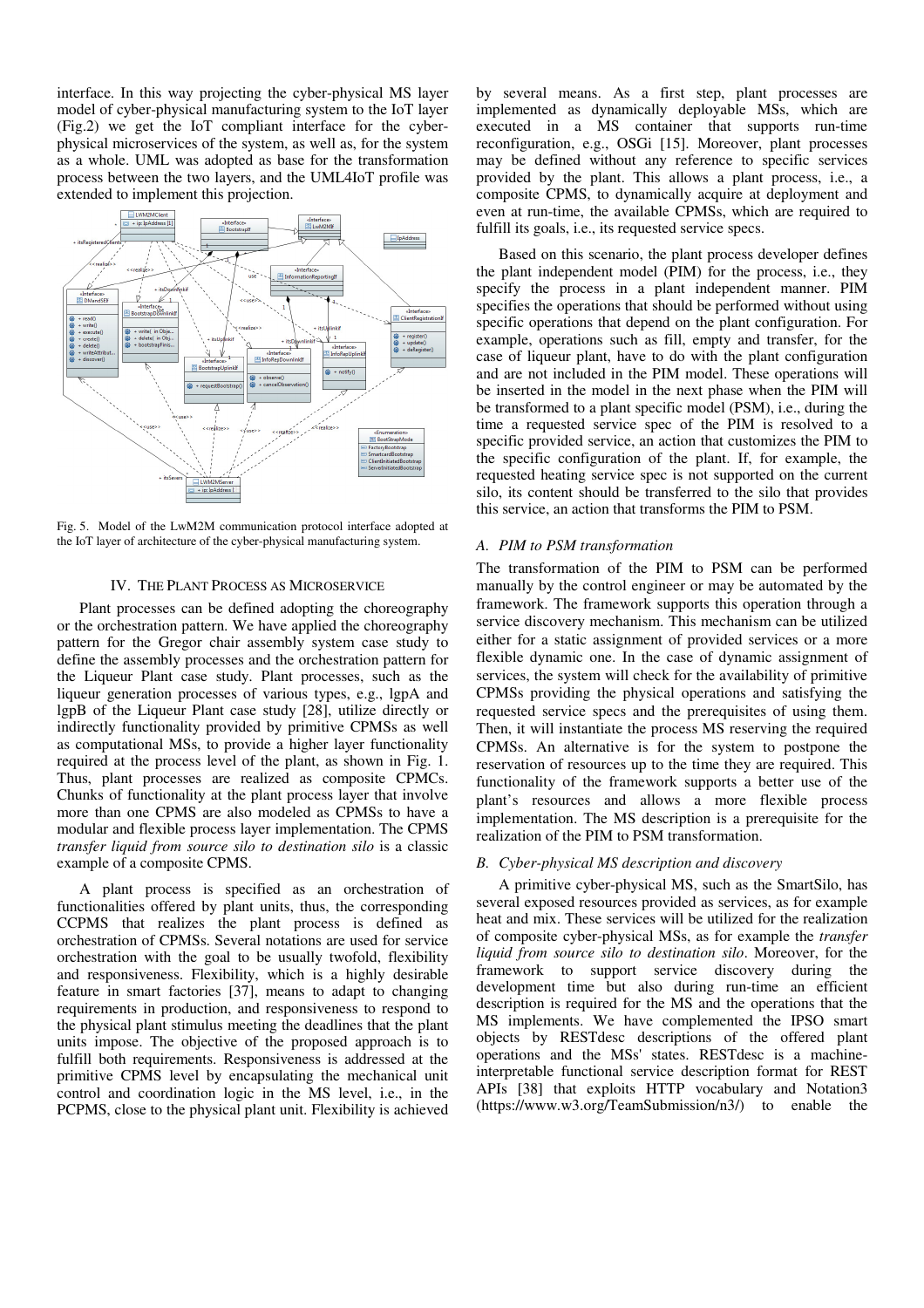machine to discover and consume Web services based on links [39]. N3 extends the Resource Description Framework (RDF). It is based on Statements, which are triples consisting of a Resource, a Property and the value of the Property, represented by URIs and serving as subject, predicate and object, respectively. For example, the triple *local:heat a lps:Service* of Fig. 6 defines heat as a Service (*a* is an abbreviation of N3 for the *rdf:type* property) and the *rdfs:label* instance of Property is used to define a human readable name for the resource. Properties are also used to express attributes of a resource or a relationship between two resources. RESTdesc descriptions include a set of preconditions and a set of postconditions, indicating that if the preconditions in the antecedent are true for a specific substitution of the variables, then an HTTP request will be feasible for the realization of a service by using URIs or request bodies associated with the same substitution. MSs' states are described by a mechanism that allows RESTdesc to capture states, which was introduced in [40] and extended in [41]. N3 statements may provide information about the functionality of a service, its inputs and outputs and information about Quality of Service (QoS) characteristics. For example, all heating services should have a common label "Heat", defined by a corresponding ontology, but possibly different levels QoS regarding the maximum allowed heating temperature or the types of material that can be processed. Fig. 6 captures part of the description for a heating service which is labelled accordingly and has defined QoS characteristics, i.e. it accepts only input temperatures expressed in Celsius unit, it can heat up to  $70^{\circ}$  Celsius and it is destined for materials of liquid type.

The framework supports the discovery of MS using a service repository where the CPMSs of the manufacturing plant are automatically registered by their hosting devices (IATs). The CoRE resource directory [42] defined by the IETF CoRE Working Group is adopted in this work. It enables methods for discovering a resource directory (RD), as well as registering and looking up resource descriptions. Although in the manufacturing domain sleeping nodes and intermittent connection to constrained network are not the case, direct discovery of resources provided by devices may not be feasible in most smart environments [43]. The CoRE RD targets resource-constrained devices used in M2M applications and surpasses the problems that direct discovery imposes, by employing an RD which hosts accessible descriptions of resources held on servers [42]. We use the Cf-RD resource directory implementation of the californium.tools repository (https://github.com/eclipse/californium.tools) to be aware of the devices and services of the manufacturing plant.

|                | PREFIX local: <http: ss4.ece.upatras.gr=""></http:>                            |
|----------------|--------------------------------------------------------------------------------|
|                | 2 PREFIX lps: <http: liqueurplantsystem#="" sseqvml.ece.upatras.gr=""></http:> |
| 5              | PREFIX xsd: <http: 2001="" www.w3.org="" xmlschema#=""></http:>                |
| 6              |                                                                                |
|                | local: material rdf:type lps: AllowedMaterial;                                 |
| 8              | lps:hasMaterialType dbpedia:Liquid.                                            |
| $\overline{9}$ | local: unit rdf: type lps: AllowedUnit;                                        |
| 10             | lps:hasUnitTvpe dbpedia:Celsius.                                               |
| 11             | local: maxTemp_rdf:type_lps: MaxTemperature;                                   |
| 12             | lps:hasValue "70"^^xsd:double;                                                 |
| 13             | lps:hasUnit local:unit.                                                        |
| 14             | local: heat a lps: Service:                                                    |
| 15             | rdfs:label "Heat"@en;                                                          |
| 16             | lps:0oS local:unit.local:maxTemp.local:material.                               |
|                |                                                                                |

Fig. 6. RESTdesc of heat service of the smartSilo cyber-physical MS (part of).

Each device hosting CPMSs accesses the RD and sends a POST request through the registration interface. The message payload contains the list of resources offered by the device in the CoRE Link Format as well as the semantic and dynamic state descriptions of the provided resources. The RD lookup and update mechanisms allow the search and discovery of the exposed resources and the access to up-to-date information concerning resource descriptions. In the Liqueur Plant case study, its components, such as the smart silo, and smart pipe, register to the RD once activated and publish lists of the plant operations they provide, e.g. fill, heat, mix, along with their RESTdesc descriptions. The development environment or an agent, for the case of operation-time discovery, accesses the descriptions and looks for resources that offer the desired functionality for the realization of a composite CPMS, such as the liqueur of type A generation process (lgpA). The SPARQL query language for RDF (https://www.w3.org /TR/rdf-sparql-query/) enables the filtering of services which meet the process requirements. For example, during the development process of lgpB, the control engineer performs queries to identify Heat services with specific QoS characteristics, to specify and potentially utilize the entities that provide these services. Fig. 7 shows a SPARQL query for discovering heating services for liquid, with maximum allowed heating temperature greater than 50° Celsius.

```
1 PREFIX rdfs: <http://www.w3.org/2000/01/rdf-schema#>
 \bar{4}-5
    SELECT ?service
 \epsilonWHERE
             { ?service a lps:Service:
                         rdfs:label 'Heat'@en;
                         lps: QoS/lps: hasMaterialType dbpedia: Liquid;
 \mathbf{a}lps:0oS ?maxTemp.
10?maxTemp a lps:MaxTemperature;
11lps:hasUnit/lps:hasUnitType dbpedia:Celsius;
12lps:hasValue ?value
                         FILTER (?value>=50).
14
             Ï
```
Fig. 7. Example query for the discovery of heat CPMS with specific QoS.

# V. CONCLUSION

The potential of exploiting the microservice architecture along with IoT in the cyber-physical manufacturing systems domain is examined. A framework that exploits these technologies and utilizes MDE to simplify the development process is described. The framework has the cyber-physical microservice as a key construct for the modeling of the system. Performance measurements show that the application of the microservice architecture based on software microservices technologies, i.e., microservice containers and traditional microservice integration protocols introduce a high latency in the level of the cyber-physical component, i.e., smart machinery level, that is usually not acceptable in the industry. Traditional technologies can be used for the implementation of the smart machinery in the form of CPMS and expose its functionality through IoT. On the other side, microservices offer great flexibility at the plant process layer and are considered as a promising technology for manufacturing systems in the context of Industry 4.0. Thus, and taking into account that containers are soon expected for the embedded domain, the CPMS is considered as the key construct for the modular development of flexible manufacturing systems.